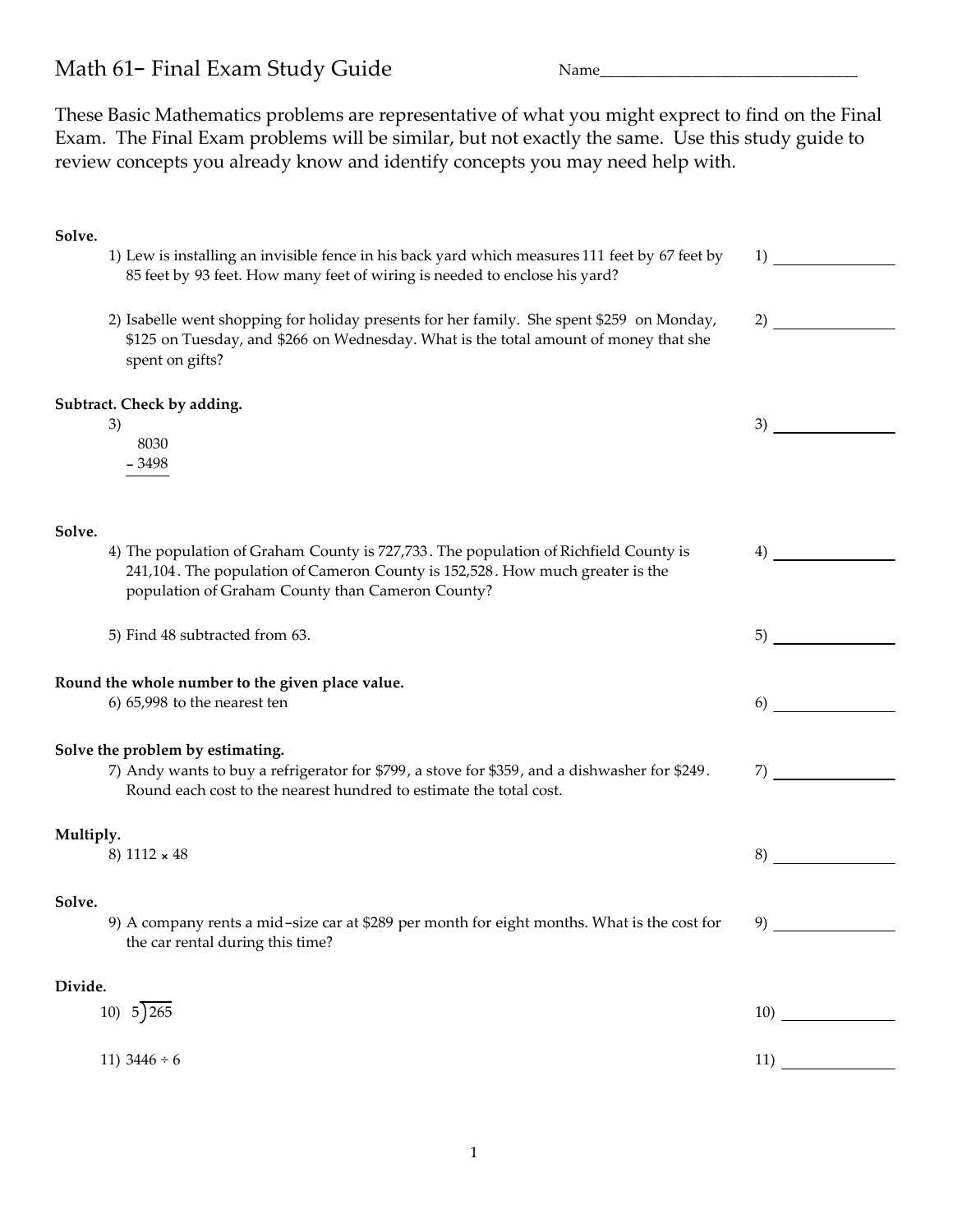**Solve.** 12) One ticket won a prize of \$7,776,000 . The winning ticket was purchased by 24 people who had pooled their money. Find how many dollars each person receives if they each receive an equal share. 12) **Find the average of the list of numbers.** 13) 66, 52, 35, 30, 59, 34 13) **Simplify.**  $14) \ 29 + 30 \cdot 24$  14)  $15)$   $2[3^2 + 5(7 + 8)]$  15) **Write the mixed number as an improper fraction.** 16)  $4\frac{3}{7}$ 7 16) **Write the improper fraction as a mixed or whole number.**  $17\frac{50}{11}$  $\frac{17}{11}$  17) **Find the prime factorization of the number. Write any repeated factors using exponents.** 18) 84 18 **Write the fraction in simplest form.** 19)  $\frac{70}{90}$ 19) **Determine whether the pair of fractions is equivalent.** 20)  $\frac{3}{4}$  and  $\frac{18}{36}$  $\frac{18}{36}$  20) **Multiply. Write the answer in simplest form.** 21)  $\frac{1}{3}$  $\frac{4}{1}$ 9 21) 22)  $2 \cdot 5 \frac{7}{12}$  $\frac{1}{12}$  (22) 23)  $4\frac{2}{7}$  $\frac{2}{7} \cdot 4\frac{2}{3}$ 23) **Divide. Write the answer in simplest form.** 24)  $\frac{3}{7} \div \frac{3}{8}$ 8 24)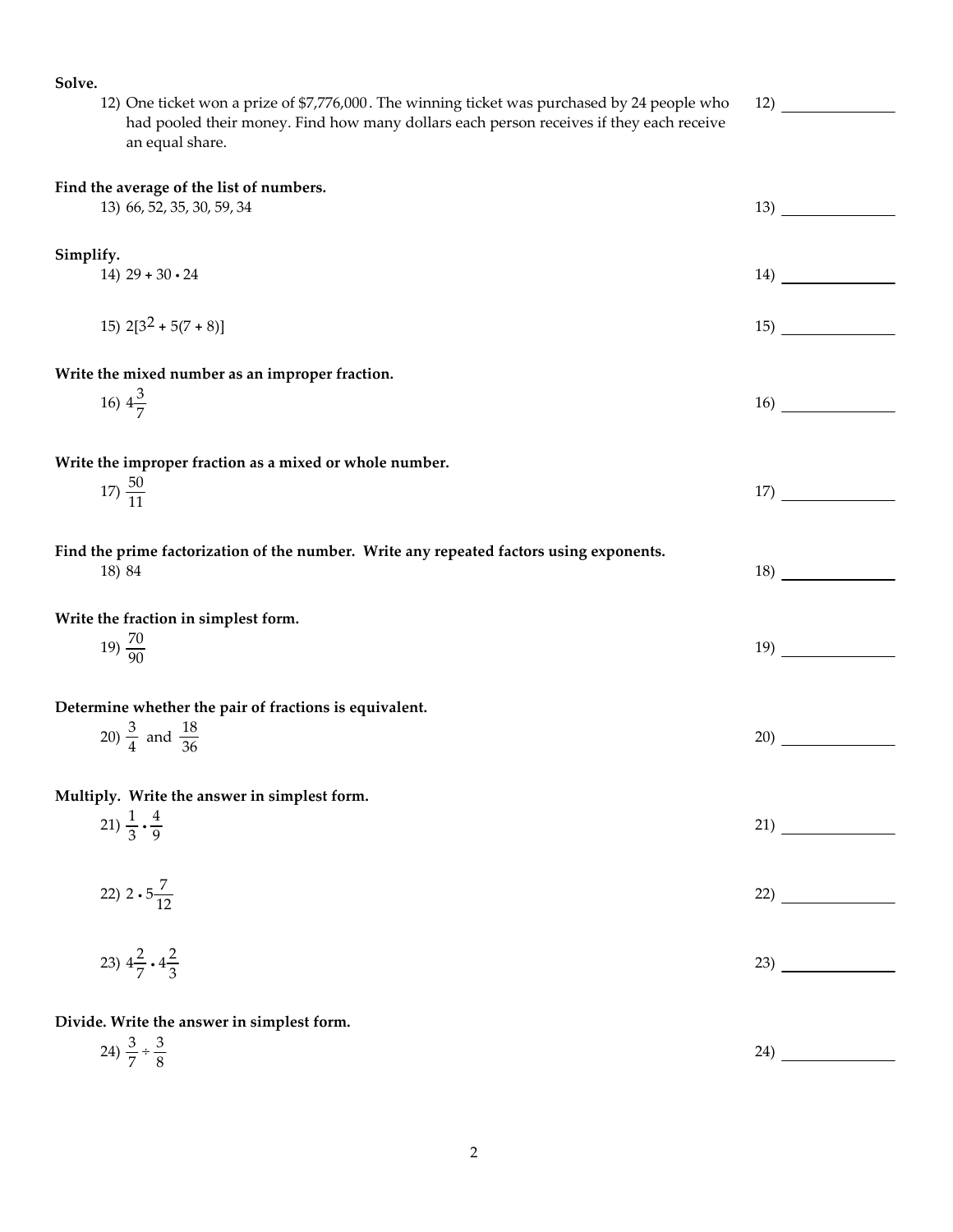25) 
$$
4\frac{3}{8} \times \frac{1}{8}
$$
  
\n26) **27 28 29 29 29 29 29 29 29 29 29 29 29 29 29 29 29 29 29 29 29 29 29 29 29 29 29 29 29 29 29 29 29 29 29 29 29 29 29 29 29 29 29 29 29 29 29 29 29 29 29 29 29 29 29 29 29 29 29 29 29 29 29 29 29 29 29 29 29 29 29 29 29 29 29 29 29 29 29 29 29 29 29 29 29 29 29 29 29 29 29 29**

9

3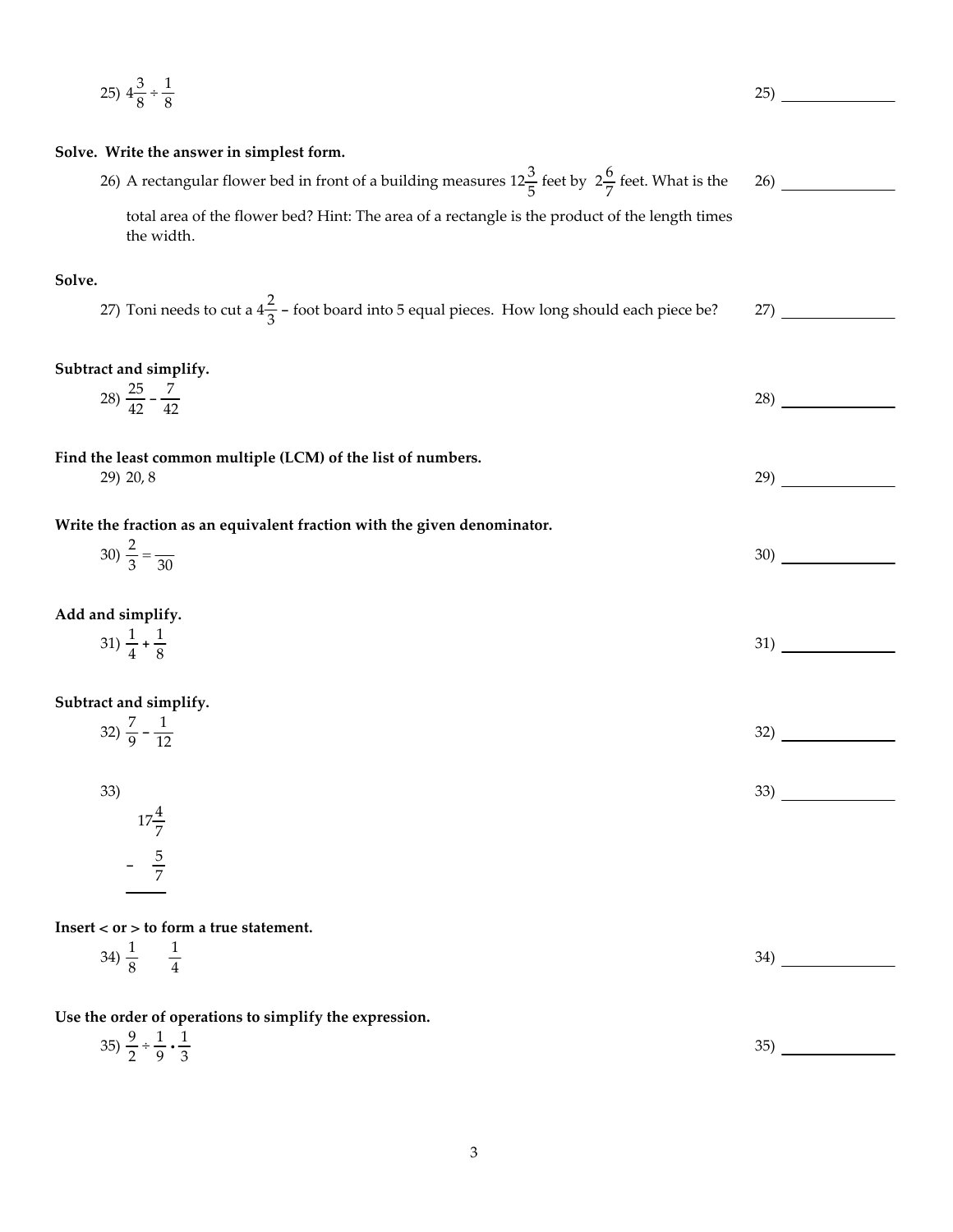**Solve.** 36) A recipe for cake calls for  $3\frac{7}{8}$  cups of brown sugar. If you are only making a half-batch, how much brown sugar would you need? 36) Insert  $\lt$ ,  $\gt$ , or  $=$  to form a true statement. 37) 914.902 914.920 37) **Round the decimal to the given place value.** 38) 66.9518, nearest hundredth 38) **Write the decimal as a fraction or mixed number in simplest form.** 39) 0.122 39)  $40)$  12.4  $40$ **Add.** 41) 93.24 + 74.67 + 36.634 41) **Subtract.** 42) 16.7 - 13.83 42) **Multiply.** 43) 0.0303 × 6.06 43) 44) 0.8969 × 1000 44) **Divide.**  $45)$   $6.5)$   $11.05$   $45)$   $45)$  $46)$  8.52 ÷ 100  $46)$ **Estimate the quotient by first rounding each number.** 47)  $98.32 \div 51.3$  47) **Write the fraction as a decimal. If necessary, use repeating decimal notation.** 48)  $\frac{1}{20}$ 48) **Arrange the list of numbers in order from smallest to largest.** 49)  $\frac{1}{2}$ ,  $\frac{3}{4}$  $rac{3}{4}$ ,  $rac{2}{3}$ 3 , 0.95 49) **Write the ratio as a ratio of whole numbers using fractional notation. Write the fraction in simplest form.**

 $50)$  \$60 to \$21  $50)$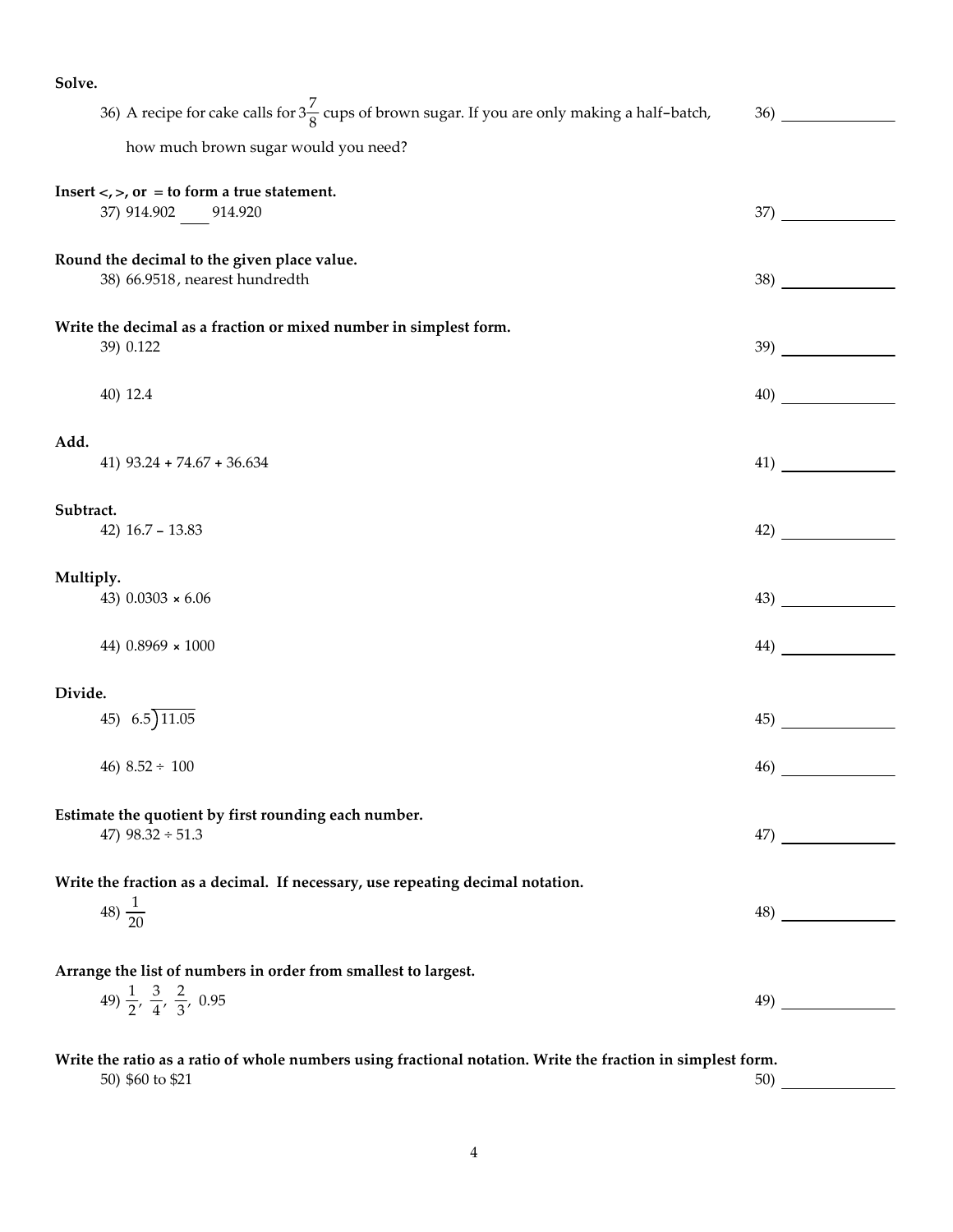| Write each ratio or rate as a fraction in simplest form.                                      |     |  |
|-----------------------------------------------------------------------------------------------|-----|--|
| 51) 16 inches of rain in 34 days                                                              | 51) |  |
|                                                                                               |     |  |
| Write the rate as a unit rate.                                                                |     |  |
| 52) 657 miles in 9 hours                                                                      | 52) |  |
|                                                                                               |     |  |
|                                                                                               |     |  |
| Find the unit price.                                                                          |     |  |
| 53) Find which is the better buy (lower cost per ounce) by finding each unit price rounded to | 53) |  |
| three decimal places if necessary. Assume that different sizes of the same brand are being    |     |  |
| compared.                                                                                     |     |  |
|                                                                                               |     |  |
| Shampoo:                                                                                      |     |  |
| \$1.64 for 8 ounces                                                                           |     |  |
| \$3.28 for 16 ounces                                                                          |     |  |
|                                                                                               |     |  |
| Determine whether the proportion is true or false.                                            |     |  |
|                                                                                               |     |  |
| 54) $\frac{6}{18} = \frac{2}{6}$                                                              | 54) |  |
|                                                                                               |     |  |
|                                                                                               |     |  |
| For the proportion, find the unknown number n.                                                |     |  |
| 55) $\frac{n}{7} = \frac{30}{42}$                                                             | 55) |  |
|                                                                                               |     |  |
|                                                                                               |     |  |
| 56) $\frac{16}{48} = \frac{4}{n}$                                                             | 56) |  |
|                                                                                               |     |  |
|                                                                                               |     |  |
| Solve.                                                                                        |     |  |
| 57) Grant worked 6 hours and packed 94 cartons of books. At this rate, how many cartons can   | 57) |  |
| he pack in 10 hours?                                                                          |     |  |
|                                                                                               |     |  |
|                                                                                               |     |  |
| 58) The standard dose of medicine for a dog is 5 grams for every 15 pounds of body weight.    | 58) |  |
| What is the standard dose for a dog that weighs 80 pounds?                                    |     |  |
|                                                                                               |     |  |
| Write the percent as a decimal.                                                               |     |  |
| 59) 15%                                                                                       |     |  |
|                                                                                               |     |  |
| Write the decimal as a percent.                                                               |     |  |
| 60) 0.014                                                                                     |     |  |
|                                                                                               |     |  |
|                                                                                               |     |  |
| Write the percent as a fraction or mixed number in simplest form.                             |     |  |
| 61) 5.5%                                                                                      | 61) |  |
|                                                                                               |     |  |
| Write the fraction or mixed number as a percent.                                              |     |  |
|                                                                                               |     |  |
| 62) $\frac{49}{90}$                                                                           | 62) |  |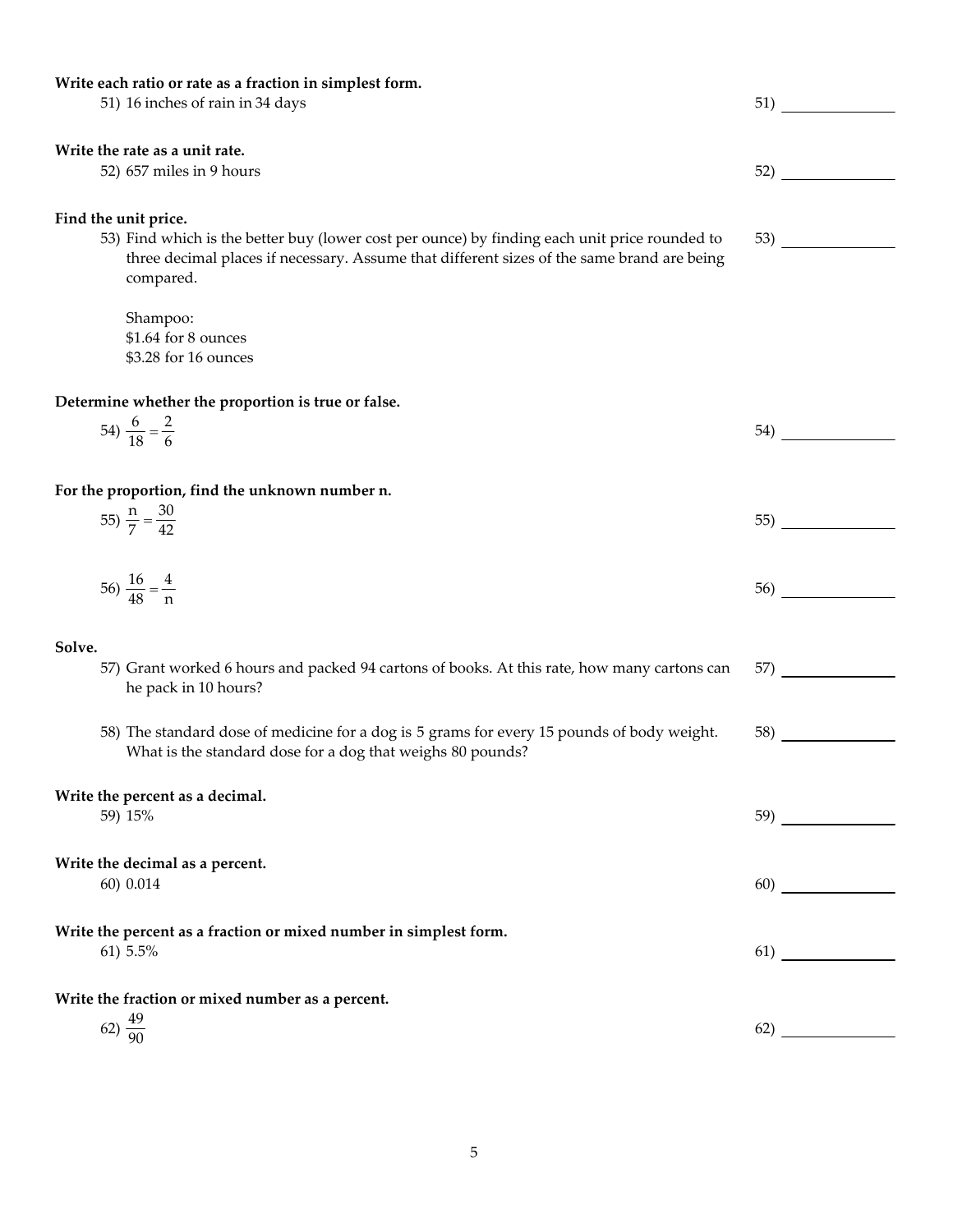|        | 63) $\frac{2}{3}$                                                                                                                                                       | 63)           |
|--------|-------------------------------------------------------------------------------------------------------------------------------------------------------------------------|---------------|
| Solve. |                                                                                                                                                                         |               |
|        | 64) What number is 28% of 130?                                                                                                                                          | 64)           |
|        | 65) 0.9% of what number is 16.2?                                                                                                                                        | 65)           |
|        | 66) 560 is what percent of 700?                                                                                                                                         | 66)           |
|        | 67) The Smale family paid 21% of the purchase price of a \$143,000 home as a down payment.<br>Determine the amount of the down payment.                                 | <sup>67</sup> |
|        | 68) One day 24 teachers were sick with the flu. If this were 75% of the total number of<br>teachers, how many teachers were there altogether?                           | 68)           |
|        | Solve. Round to the nearest tenth, if necessary.<br>69) A company increased the number of its employees from 560 to 635. What was the percent<br>increase in employees? | 69)           |
|        | 70) In the past ten years, the population of a city decreased from 235,000 to 220,000. Find the<br>percent decrease.                                                    | 70)           |
| Solve. | 71) A \$2100 designer dress is on sale at 15% off. Find the sale price.                                                                                                 | 71)           |
|        | 72) A sales representative is paid a commission rate of 2.3%. Find her commission if she sold<br>\$173,470 worth of goods last month.                                   | 72)           |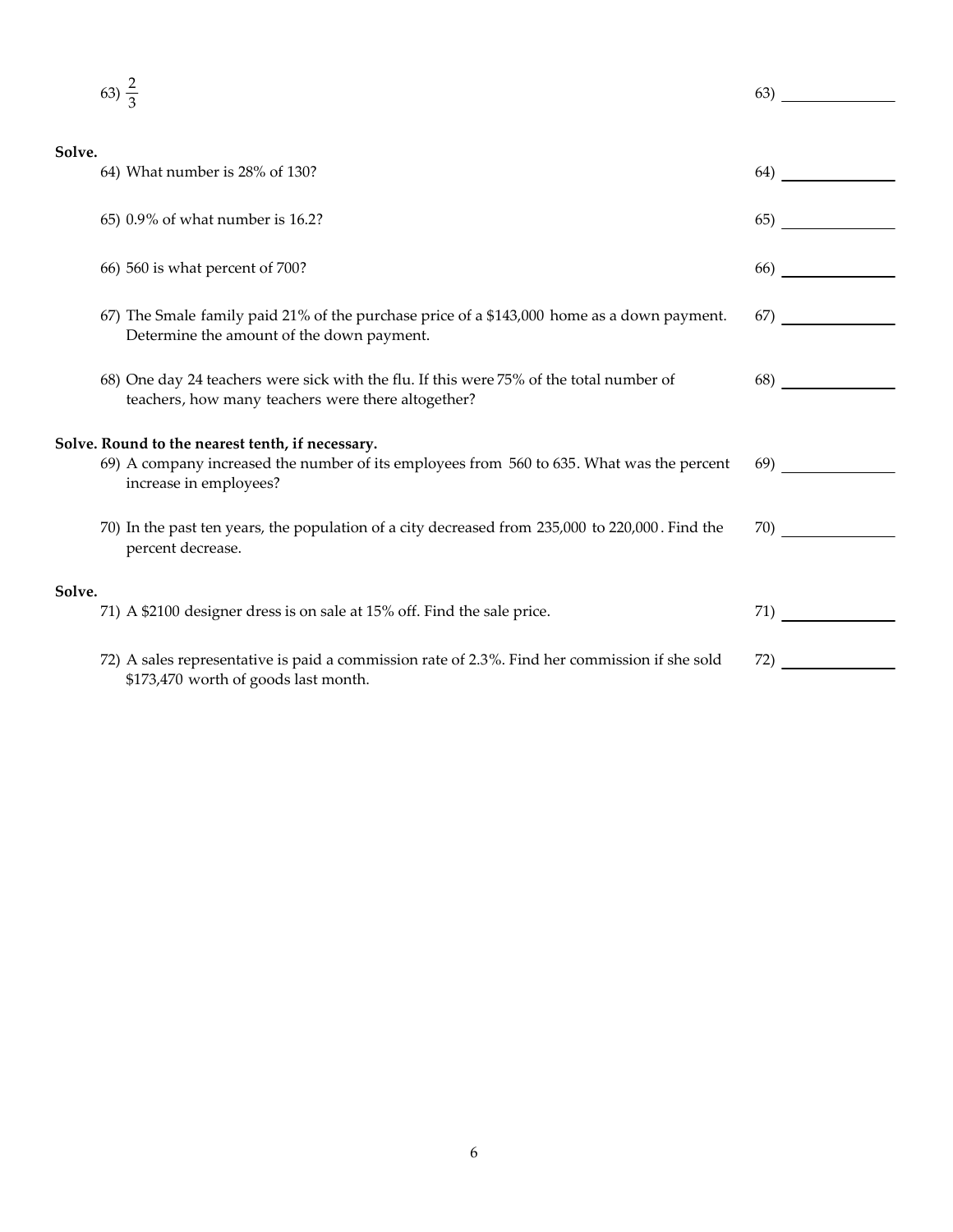## Answer Key Testname: MATH 61 - PRACTICE FOR FINAL

1) 356 feet 2) \$650 3) 4532 4) 575,205 5) 15 6) 66,000 7) \$1400 8) 53,376 9) \$2312 10) 53 11) 574 R 2 12) \$324,000 13) 46 14) 749 15) 168 16)  $\frac{31}{7}$ 17)  $4\frac{6}{11}$ 11 18)  $2^2 \cdot 3 \cdot 7$ 19)  $\frac{7}{9}$ 20) not equivalent 21)  $\frac{4}{27}$ 22)  $11\frac{1}{6}$ 23) 20 24)  $1\frac{1}{7}$ 7 25) 35 26) 36 square feet 27)  $\frac{14}{15}$  ft 28)  $\frac{3}{7}$ 29) 40 30)  $\frac{20}{30}$ 31)  $\frac{3}{8}$ 32)  $\frac{25}{36}$ 33)  $16\frac{6}{7}$  $34$ ) <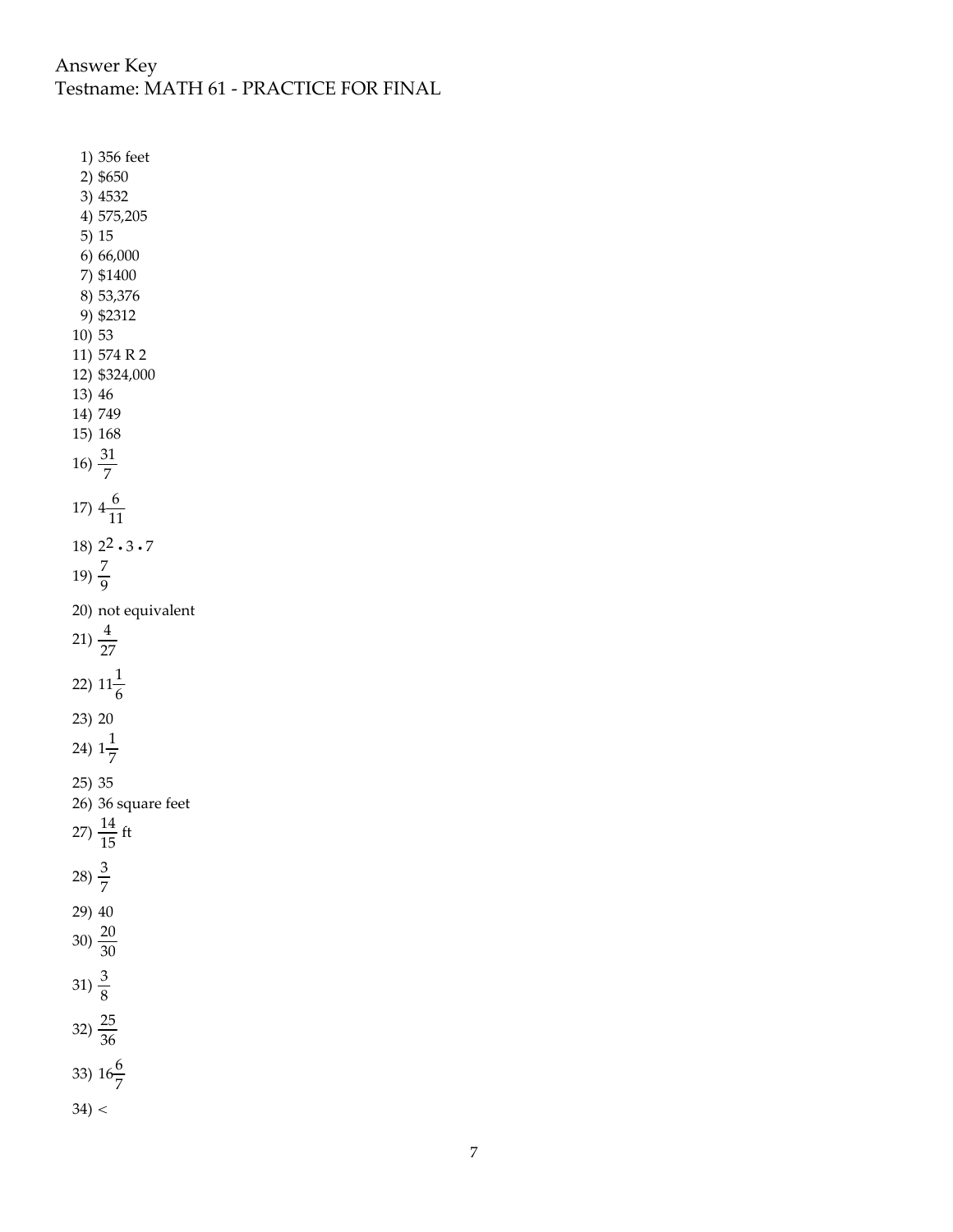## Answer Key

Testname: MATH 61 - PRACTICE FOR FINAL

35)  $\frac{27}{2}$ 36)  $1\frac{15}{16}$  $\frac{16}{16}$  cups  $37$ ) < 38) 66.95 39)  $\frac{61}{500}$ 40)  $12\frac{2}{5}$ 41) 204.544 42) 2.87 43) 0.183618 44) 896.9 45) 1.7 46) 0.0852 47) 2 48) 0.05 49)  $\frac{1}{2}$ ,  $\frac{2}{3}$  $rac{2}{3}, \frac{3}{4}$  $\frac{5}{4}$ , 0.95 50)  $\frac{20}{7}$ 51)  $\frac{8 \text{ in.}}{17 \text{ days}}$ 52) 73 miles/hour 53) Both cost the same per ounce. 54) True 55) 5 56) 12 57)  $156\frac{2}{3}$  cartons 58)  $26\frac{2}{3}$  g 59) 0.15 60) 1.4% 61)  $\frac{11}{200}$ 62)  $54\frac{4}{9}\%$ 63)  $66\frac{2}{3}\%$ 64) 36.4 65) 1800 66) 80% 67) \$30,030 68) 32 teachers 69) 13.4%